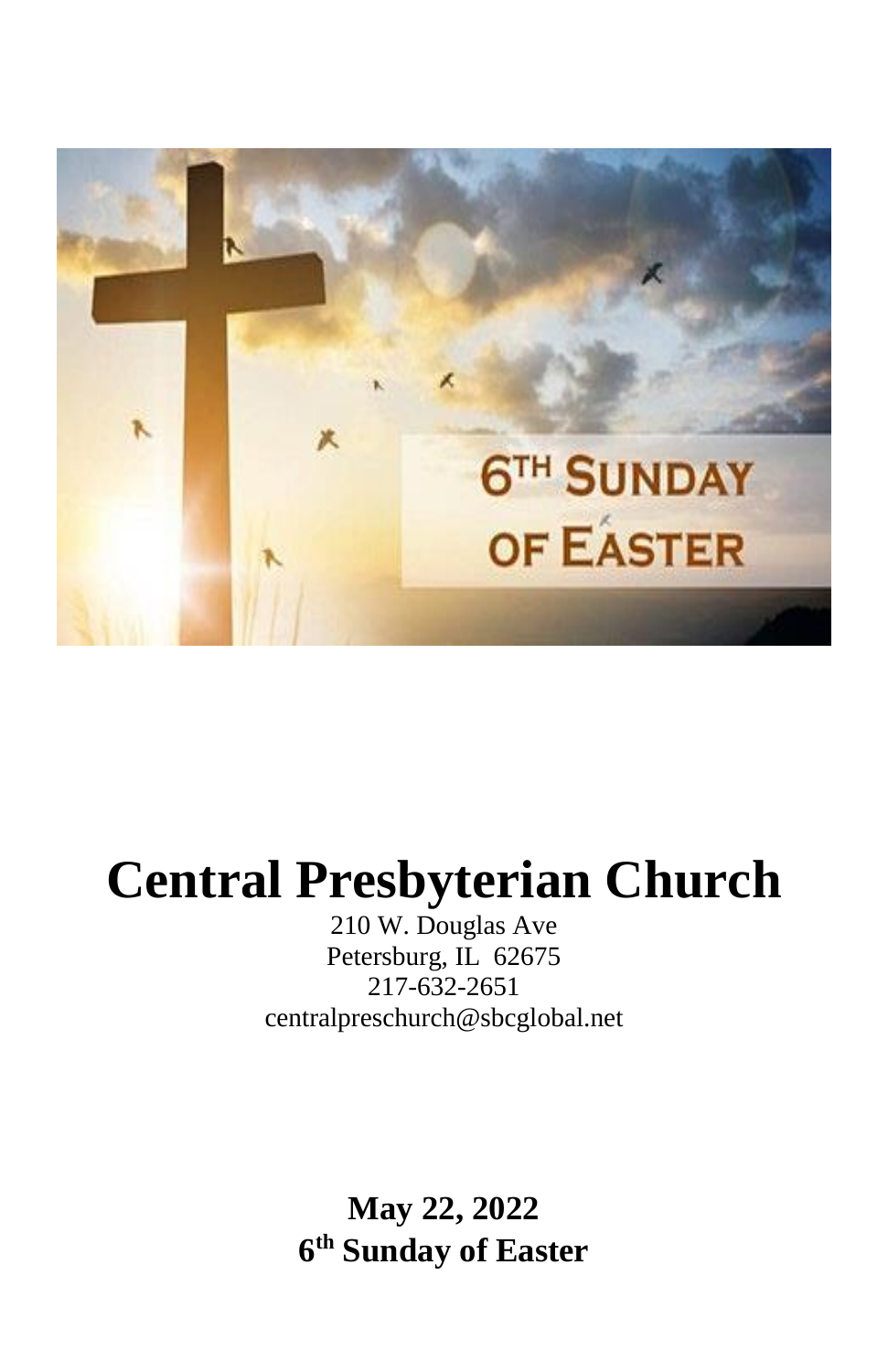## **Welcome Announcements**

*Please take a quiet moment to prepare your heart for worship.*

Prelude "*Blow Up the Trumpet in the New Moon*" Martin

### **GATHERING AROUND THE WORD**

## **\*Call to Worship**

- L: We come together this day, drawn by the light of God's love!
- **P: In God's eternal kingdom, darkness and despair are vanquished.**
- L: In God's eternal realm, peace and hope reign!
- **P: Let all the people praise God with their music and their voices!**
- L: Let all the people praise God with their deeds of loving kindness.
- **P: Praise be to God. Amen!**

**\*Hymn "***Fairest Lord Jesus"* **PH #306**

## **Call to Confession**

# **Prayer of Confession**

**Lord, you know how easy it is for us to sit here, tethered to our darkness and fear. We get bound up by chains of mistrust. We dare not to hope, for so many times before we have been disappointed. So we sit here and wonder where you are. We are not unlike the disciples who wondered also, who feared, Lord, come to us in our darkness. Flood us with your powerful light of love and mercy. Help open our eyes to the good news of your eternal glory. Give to us visions of the place in which love and hope will reign. Forgive our stubborn resistance to your mercy and your love. For we ask this in Jesus' name. Amen.**

Time of silence for personal reflection.

# **Assurance of Pardon**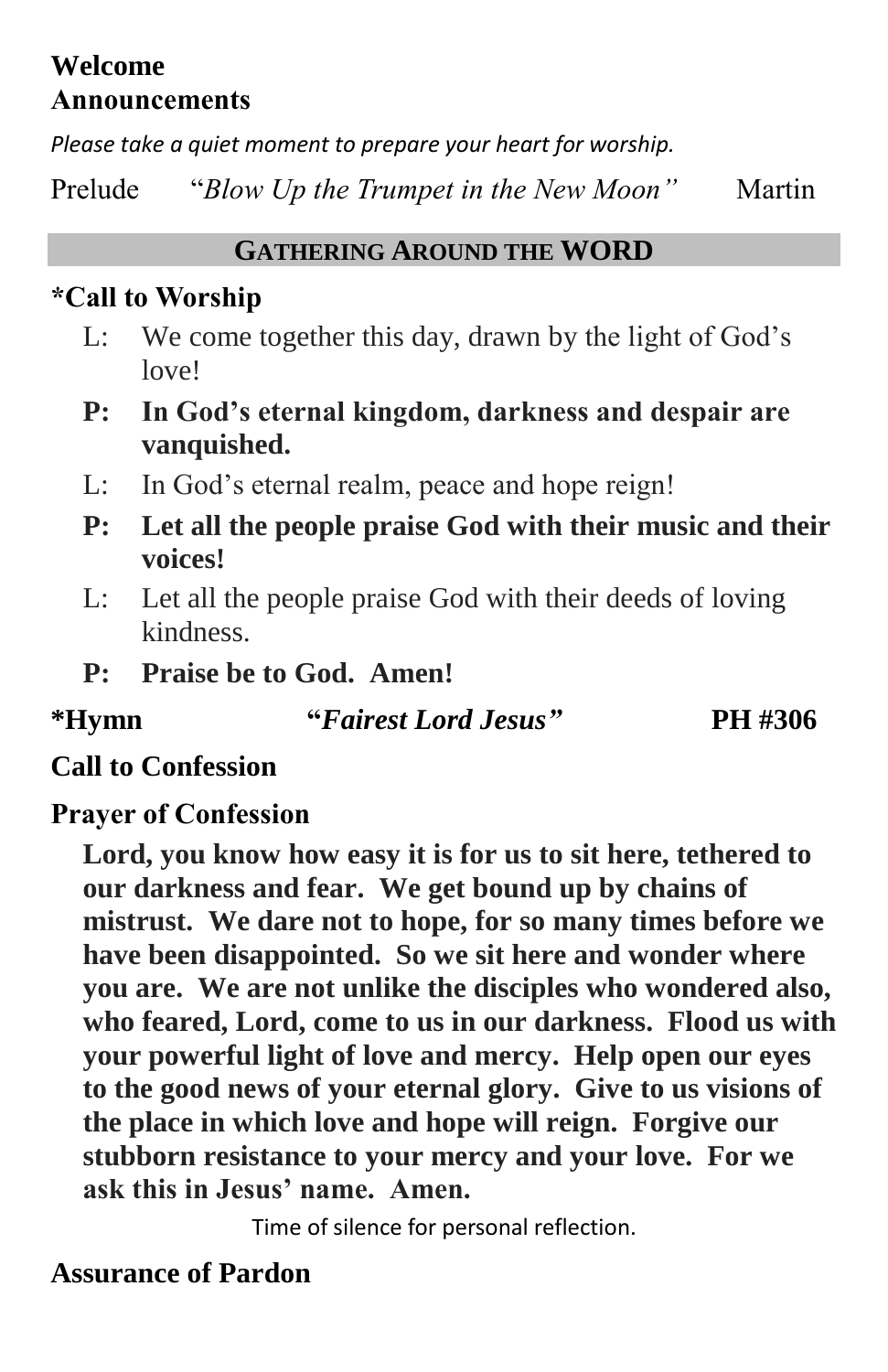## **The Peace**

L: Peace be with you.

**P: And also with you.**

**\*Gloria Patri** *"Glory Be to the Father"* **PH #579**

#### **PROCLAIMING THE WORD**

Prayer for Illumination

Time with Young Disciples Robert Lackie

New Testament Reading I Acts 16:9-15

New Testament Reading II Revelation 22:1-5

Sermon *"Come on Over!"* Robert Lackie [Gospel Reading: John 14:23-29]

#### **RESPONDING TO THE WORD**

## **\*Affirmation of Faith: Philippians 2:5-11**

**Have this mind among yourselves, which is yours in Christ Jesus, who, though he was in the form of God, did not count equality with God a thing to be grasped, but emptied himself, by taking the form of a servant, being born in the likeness of men. And being found in human form, he humbled himself by becoming obedient to the point of death, even death on a cross. Therefore, God has highly exalted him and bestowed on him the name that is above every name, so that at the name of Jesus every knee should bow, in heaven and on earth and under the earth, and every tongue confess that Jesus Christ is Lord, to the glory of God the Father. (ESV)**

**\*Hymn "***Breathe on Me, Breath of God***" PH #316**

## **Prayers of the People**

As prayers are offered:

- L: God of Mercy,
- **P: hear our prayer.**

## **Pastoral Prayer and The Lord's Prayer**